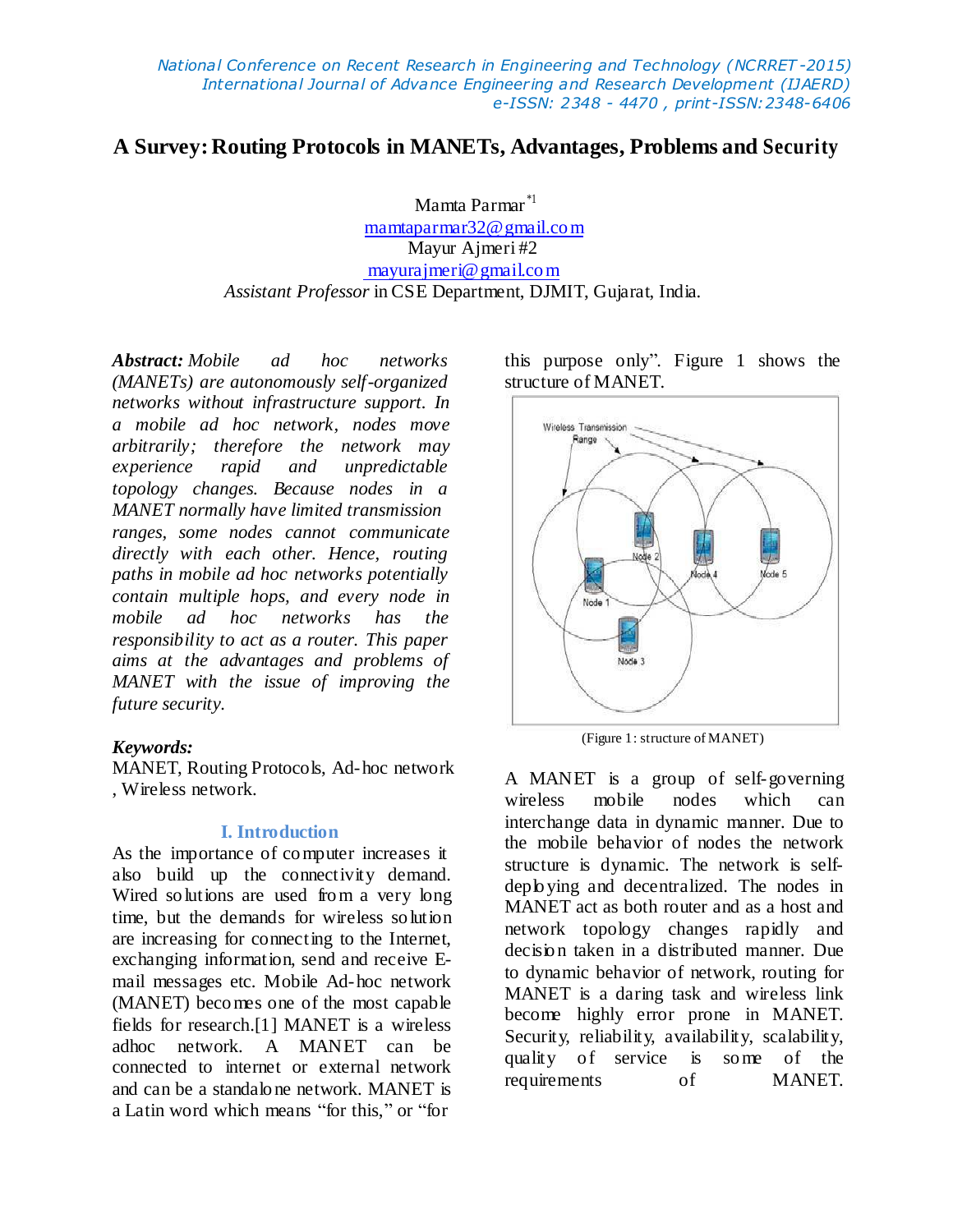Wireless network is divided into 2 parts:

**1).Infrastructure network:** An infrastructure network act as a bridge, which connect wired network and wireless network. The base stations are fixed and the mobile network move during communication. If any ode goes out of range from any base station, it goes into the range of other base station. Figure 2 shows infrastructurenetwork.



(Figure 2: Infrastructure Wireless Networks)

**2).Infrastructure less network:** no fixed base station and mobile nodes can move while communicating. All the nodes present act as routers. Infrastructure less network also called Ad-hoc network which forms temporary networks. In this type of network nodes are portable devices such as mobile phones and laptops. Figure 3 shows an adhoc network.



(Figure 3: An ad-hoc network.)

The main goal of routing in MANET is finding end –to-end paths or routes, scaling i.e. minimize overhead and route maintenance. Challenges of MANET routing are (1) flat addressing (2) networkto-network connectivity (3) heterogeneity (4) mobility. The rest of the paper is as follows. Section 2 consists of routing protocols used in MANET with their properties. Section 3 consists of Benefits, limitations and characteristics of MANET. Section 4 consists of security attacks and goals of MANET.

#### **II.** Routing Protocols

Routing is the process of transmitting information or packets from source node to destination node. As Ad-Hoc network changes their topology very frequently and thus making packet routing difficult. Routing protocol controls the flow of data in networks and also decides the efficient path to reach the destination. There are 2 types of routing approaches:

**a) Topology based**: topology based routing protocol perform packet routing by using the information about the nodes existing in the network. Proactive, reactive and hybrid approaches are examples of topology based routing protocol. [2]

**b) Position based**: position based routing take away few drawbacks of topology based routing by adding some new information. The routing needs additional information about the physical positioning of each node participating. Position based routing doesn't need any maintenance of routers. The nodes neither keep the routing table up to date by transmitting message nor store the routing table.

Topology based routing protocols are mainly divided into 3categories:

a) Table driven or Proactive protocols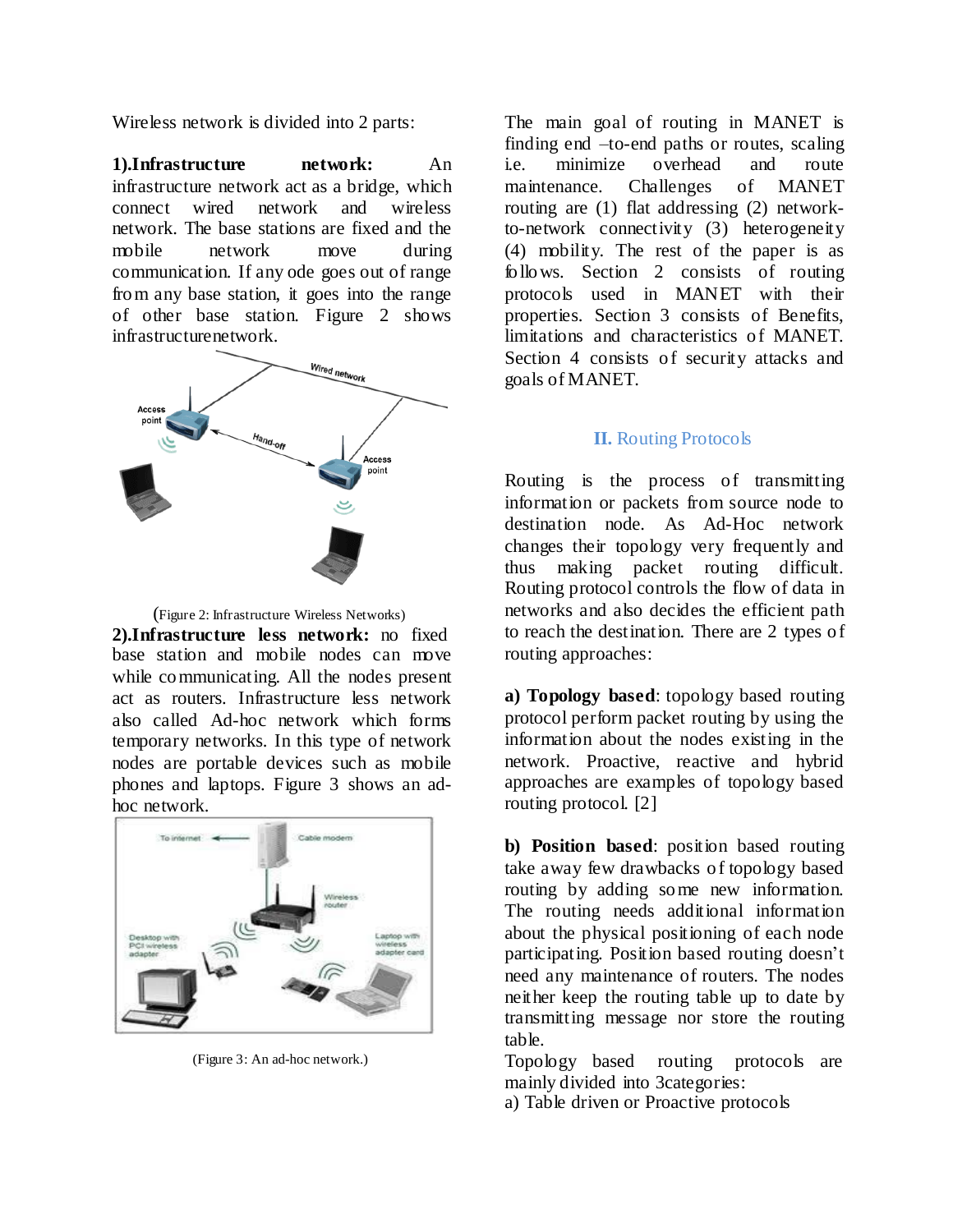b) On demand or Reactive protocols c) Hybrid protocol

*Proactive protocols: Proactive* protocol, try to maintain up-to-date routes between all pairs of nodes in the network at all times [2].Some of the proactive routing protocols are Destination Sequenced Distance Vector (DSDV), Wireless Routing Protocol (WRP), hierarchical source Routing (HSR), Global state Routing (GSR).

*Reactive Protocol: Reactive* protocol, only maintain routing information that is strictly necessary, they set up routes on demand when a new communication session is started, or when a running communication session falls without route Some examples of reactive protocol are Ad-hoc On Demand Routing (ADOV), Dynamic Source Routing (DSR), and Location Aided Routing (LAR), temporally ordered Routing Algorithm (TORA).

*Hybrid Protocol:* hybrid algorithms use both proactive and reactive elements, trying to combine the best of both.[2] Some examples of Hybrid routing are Zone Routing Protocol (ZRP), Zone Based Hierarchical Link State (ZHLS). ZRP divide the network into zones. The Reactive routing is used to route the packet b/w various zones.[13] Hybrid routing is an appropriate way for routing in large networks. Figure 4 shows the classification of Routing protocols in MANET.



(Figure 4: Routing Protocols in MANET)

Some of the advantage and disadvantage of Proactive, Reactive and hybrid are as follows:

|           | Advantages                                                                                                                                                                                           | Disad vantages                                                                                                                                                            |
|-----------|------------------------------------------------------------------------------------------------------------------------------------------------------------------------------------------------------|---------------------------------------------------------------------------------------------------------------------------------------------------------------------------|
| Proactive | $-Up$ to<br>date<br>routing<br>information<br>-Quick<br>establishment<br>of routes<br>-Small delay<br>-A route<br>to<br>other<br>every<br>node<br>the<br>in<br>network<br>is.<br>always<br>available | -Slow<br>convergence<br>-Tendency<br>o f<br>creating loops<br>-Large amount<br>of resource<br>are<br>needed<br>-Routing<br>information<br><sup>is</sup><br>not fully used |
| Reactive  | -Reduction<br>- of<br>routing loads<br>-Saving<br>οf<br>resources<br>-Loop-free                                                                                                                      | -Not always up-<br>to-date routes<br>-Large Delay<br>-Control traffic<br>overhead<br>and<br>cost                                                                          |
| Hybrid    | -Scalability<br>-Limited<br>search cost<br>-Up-to-date<br>routing<br>information<br>with zones                                                                                                       | -Arbitrary<br>proactive<br>scheme<br>with<br>zones<br>-Inter-zone<br>routing<br>latencies<br>-More<br>for<br>resources<br>large size zones                                |

Now we further study one protocol from each of the routing protocol category:

*1) Destination Sequenced Distance Vector (DSDV):* DSDV is a proactive routing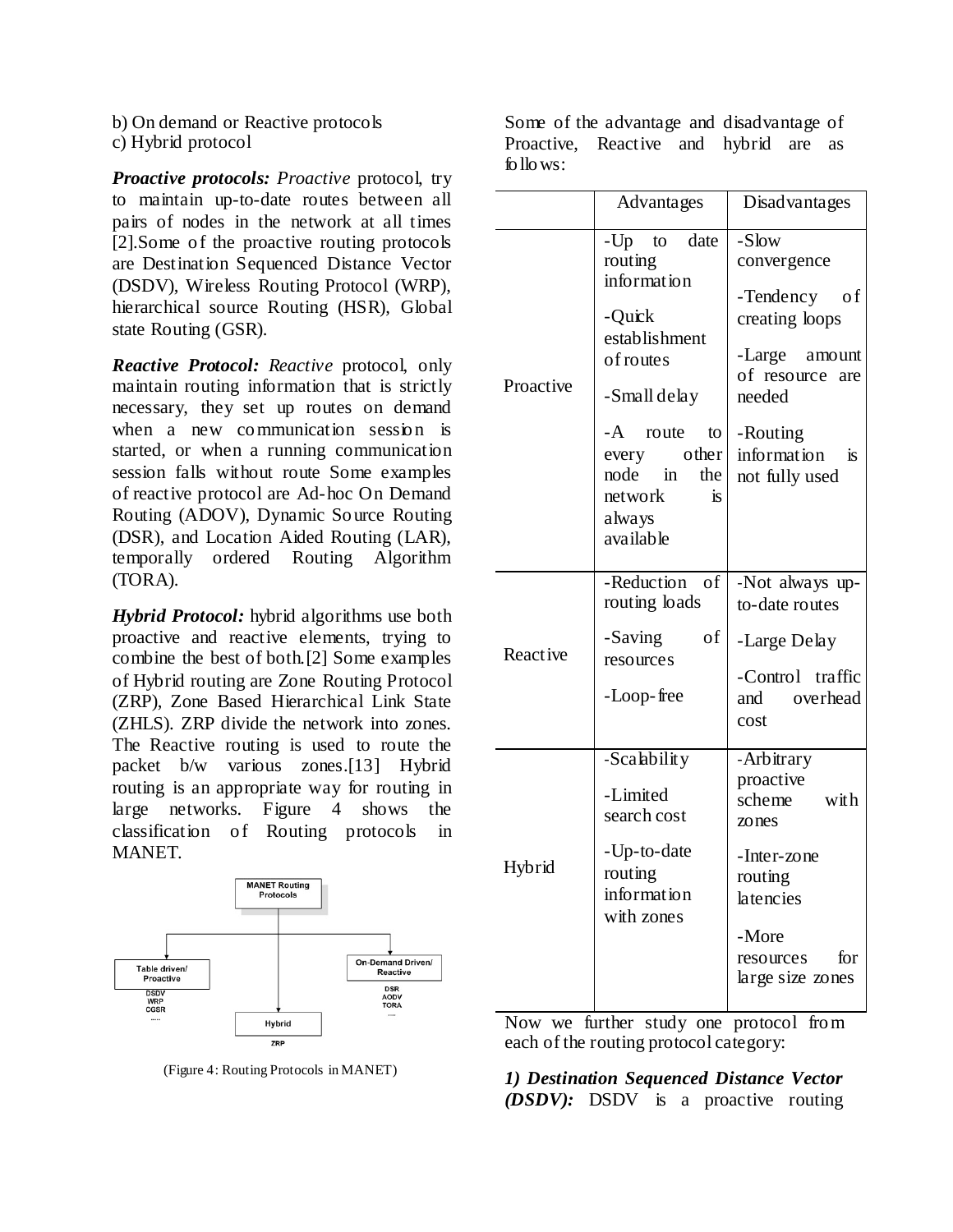protocol based on Bellman-Ford algorithm which evaluates the minimum number of hopes to reach the destination.[3] Each mobile node present in the network retains a routing table which contain all feasible destinations and numbers of hopes to each destination in the network are recorded. DSDV uses the approach of sequence number assigned by destination hopes to determine the originality of route [3] .Upgrades of periodic transmissio ns of the routing table helps in retaining the topology information of the network. If any new remarkable amendments for the routing information are found, the updates are transmitted immediately.[7] The routing upgrades are sent through two ways i.e. Full dump and incremental dump. In full dump the complete routing table is forwarded to the neighbours, where as in matter of incremental dump only the entries that require alteration are conveyed.

*2) Ad Hoc on-Demand Distance Vector Routing (AODV):* AODV is a reactive routing protocol applies for mobile adhoc network. AODV is efficient for unicast, multicast and broadcast communication. In AODV each mobile node retains a table accommodate information about the efficient path for packet to reach the destination[8].When source node wants to transmit information to destination node and does not have any route to destination, route discovery process starts. Route request (RREQ) is broadcast if any source node desire to send packets to destination node. The adjacent nodes broadcast the packet to their adjacent nodes and this action persists till the destination is achieved by the packet. During this process, all the transitional nodes store the address of the adjacent node from which the initial copy of the broadcast packet is accepted. These records are stored in routing tables, which ease in demonstrating the reserve path.[5] The extra or duplicate copies of the same RREQ are

eliminated. This procedure extends till termination warning achieved source node. The difference b/w DSDV and AODV are shown below $\cdot$ 

| <b>DSDV</b>                                                                                                                                                    | <b>AODV</b>                                                                                                      |  |
|----------------------------------------------------------------------------------------------------------------------------------------------------------------|------------------------------------------------------------------------------------------------------------------|--|
| DSDV broadcasts<br>every change in the<br>network to every node                                                                                                | In AODV such<br>broadcasts are<br>not necessary                                                                  |  |
| When two neighbors<br>enter communication<br>range of each other<br>$\bigcirc$ This results in a<br>network wide<br>broadcast                                  | If a link breakage<br>does not affect on<br>going<br>transmission $\rightarrow$ no<br>global broadcast<br>occurs |  |
| Similarly when two<br>nodes drift apart from<br>each other's range $\rightarrow$<br>link breakage<br>$\bigcirc$ Also results in a<br>network wide<br>broadcast | affected<br>Only<br>nodes<br>are<br>informed                                                                     |  |
| Local movements<br>have global effects                                                                                                                         | Local movements<br>of nodes<br>have local effects                                                                |  |

**3***) Zone Routing Protocol (ZRP):* To gain the advantage ZRP uses both proactive and reactive routing protocol. It takes benefit of proactive protocol to find local adjacent nodes and reactive protocol for routing between these adjacent nodes. All the communication in MANET takes place between the nodes close to each other. In ZRP the whole network is divided into different size overlapping zones. Each mobile node related to variable overlapping zone.[9] Every zone consists of 2 types of nodes i.e. peripheral nodes and interior nodes. Peripheral nodes are situated at extreme or boundary and interior nodes are situated in the radius zone except the extreme node.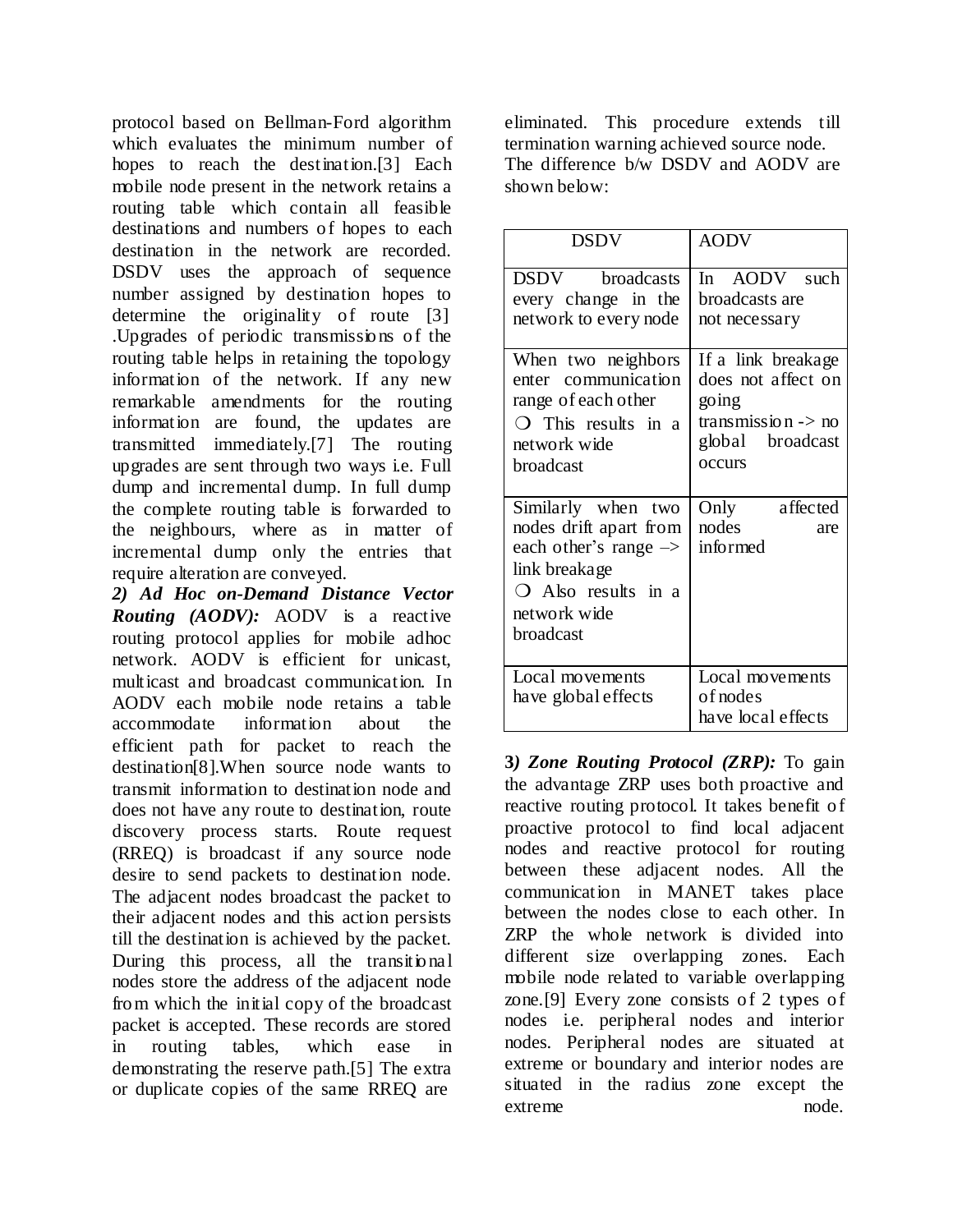Some of the challenges of routing protocol in MANET are:

**1) Bandwidth Constraints** in routing protocol rely on the number of nodes and the traffic handle by them.

**2) Mobility** is a serious Challenge. Mobility in routing protocols outputs in the frequent collision of packets, path breaks, difficulty in routing information and resource reservation.

**3) Constraints** on Resources such as Computing power, buffer storage and battery power **restrict the ability of a routing protocol**.

4) More number of collision results in high **contention** for channel. Network load is distributed uniformly in a good routing protocol.

# III. **Benefits and Limitations**

Firstly we have to know some of the characteristics and features of MANET.

### **Characteristics and features**

**1) Autonomous Behaviour:** Each mobile node in MANET acts as both router and host. In other words, mobile nodes can also achieve switching task as a router. So generally terminals and switches are identical in MANET.

2) **Dynamic topologies:** As al the nodes in the network are mobile they are free keep move with dissimilar speed, which consequence in the variation of network. The topology in the network may change arbitrarily at uncertain time. All the mobile nodes present in the network establish routing among themselves dynamically, creating their own network.

**3) Multi-hop routing:** When any nodes wants to build up communication with other nodes which are out of range, then the packet is transmitted through one or more intermediate nodes. Two types of ad-hoc routing i.e. single-hop and multi-hop routing. Single-hop is simpler than multihop regarding cost, structure and implementation.

**4) Distributed operation:** The control of the network is distributed among the mobile nodes of the network as there is no background network for the main control of the network operation.

**5) Light weight terminal:** In most of the cases, the MANET is mobile nodes with less memory size, low power storage and low CPU capability. Optimized algorithm and process that perform computing and communication functions.

**6) Energy constrained and limited Bandwidth:** today in the modern electronic world all the devices completely depend on the batteries. The purpose of the network is to be optimised to preserve the energy utilize of the mobiles. Wireless network has a very limited bandwidth and the network is to be optimized to accomplish with the utmost efficiency with in the limited bandwidth.

Some of the advantages of the Mobile adhoc network include following:

1) MANET can be succeeded where there is less telecommunication infrastructure.

2) Minimum cost estimation.

3) Enhanced flexibility.

4) MANET gives access to information and facilities regardless to geographic location.

5) These networks can be arranged at any time and Place. .

6)Powerfuldueto decentralised management.

7) MANET has independent behaviour with dynamic network topology and multi-hop network.

8) Scalable- holds the addition of more nodes.

9) Self-organizing network, nodes can also act as routers.

### **Some of the disadvantages of MANET are:**

1) Lack of physical security.

2) Inherent Resources are limited.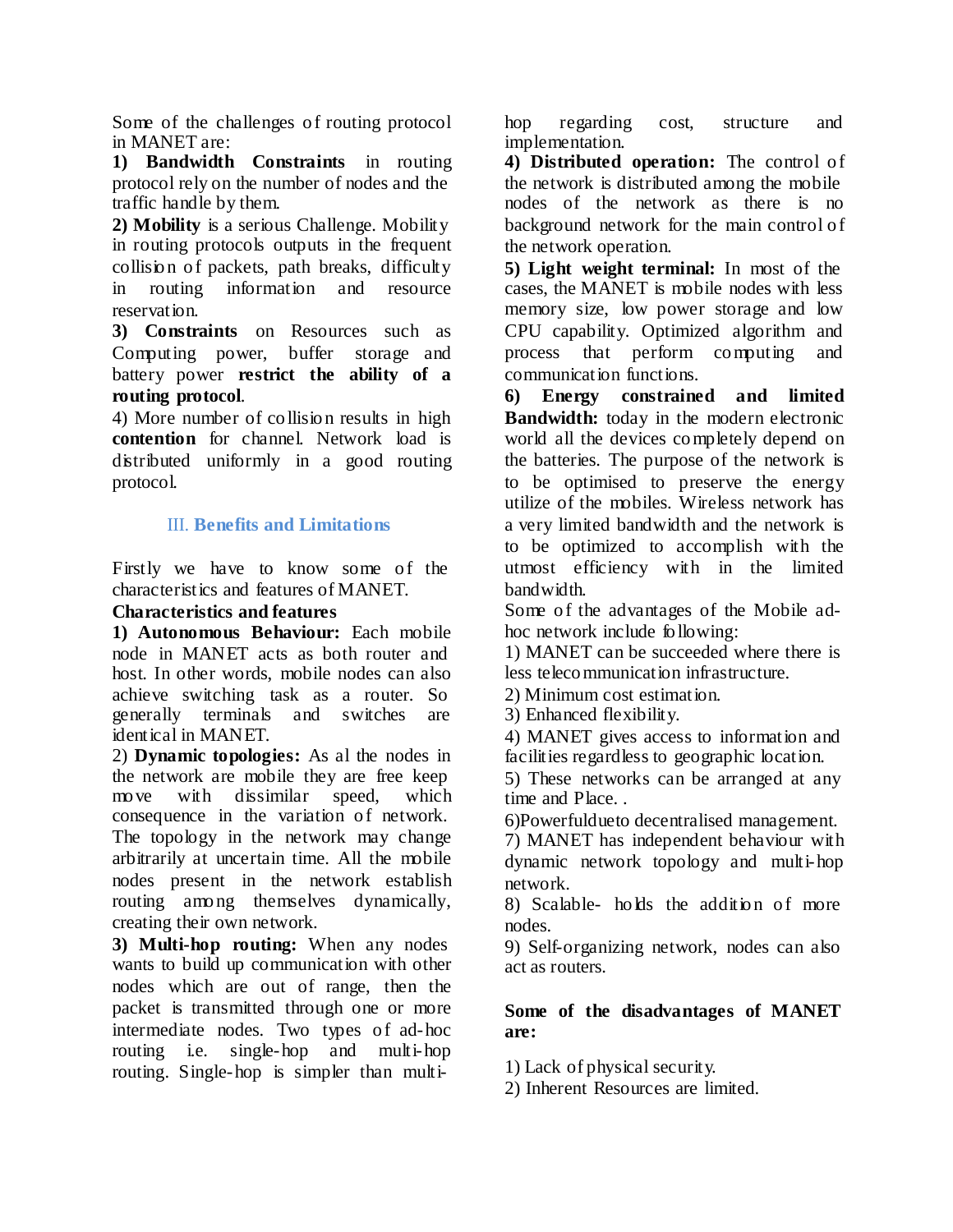3)Mutual trust unsafe to attack.In sufficiency of authorization services.

4) Dynamic network topology makes it difficult to identify malicious attack.

# IV.**Security Goals and Attacks**

# **Security Goals**

Security is a crucial aspect of MANET. Security involves a set of speculations that are sufficiently funded. In MANET all the network functions such as routing and packet forwarding are implemented by themselves in a self-organizing way [15].That is why securing a MANET is a challenging task. Some goals to assess whether a MANET is secure or not are as follows:

**1) Confidentiality:** confidentiality protects that computer associated benefits are acquired by authorized parties only. It means only those who have right to access should really obtain that access[15].To keep the information secret from all organisation that do not have right to access them we have to retain confidentiality. Privacy and secrecy are synonyms of confidentiality.

**2) Availability:** Availability means the benefits are attainable to authorized parties at suitable time. Availability relates to both services and data. It ensures the survivability of the network facilities despite contradiction of service attack.

**3) Authentication:** Authentication sanction a node to protect the originality of peer node it is communicating with. Authenticity is ensured because only the genuine sender can create a message that will decrypt correctly with the shared key. [10]Authentication is vital affirmation that participants in communication are validated and not imitate.

**4) Integrity:** Integrity means the assets can be adapted only by authorized parties in an authorized way. Adaption includes deleting, creating, writing and changing status.

Integrity convinces that the information being transmitted is never corrupted.

**5) Non-repudiation:** It protects that the sender and the receiver of the message does not disclaim that they have ever sent or received such a message. This is accommodating when we need to differentiate if a node with some undesired function is undermine or not.

# **Security Attacks**

Securing and designing an efficient routing protocol for wireless ad-hoc network is one of the most challenging tasks. Due to dynamic nature and no infrastructure of MANET demands a new set of networking strategies to be processed in order to provide effective and protected overhead free endto-end communication. Because of lack of predefined centralized administration for route discovery procedure, results in the decrease in the performance of network. MANET is more vulnerable to cyber/digital attacks as compare to wired networks. There are several types of attack that affect the MANET and its security. These attacks can be divided into two types:

- 1) Passive attack
- 2) Active attack

*Passive attack:* In passive attack, an unauthorized node controls and goals to search out information about the network.[6] Attackers do not damage data in the network in place of it he examines traffic like recognizing communicating nodes, control data which is changed between them and steal important information. Passive attackers do not shatter the operation of routing protocols but try to discover the important information from routed traffic. Passive attack is used to achieve the information for future harmful effects. They do not examine to adjust or change the data packets. Some of the examples of passive attack include:

1) Traffic monitoring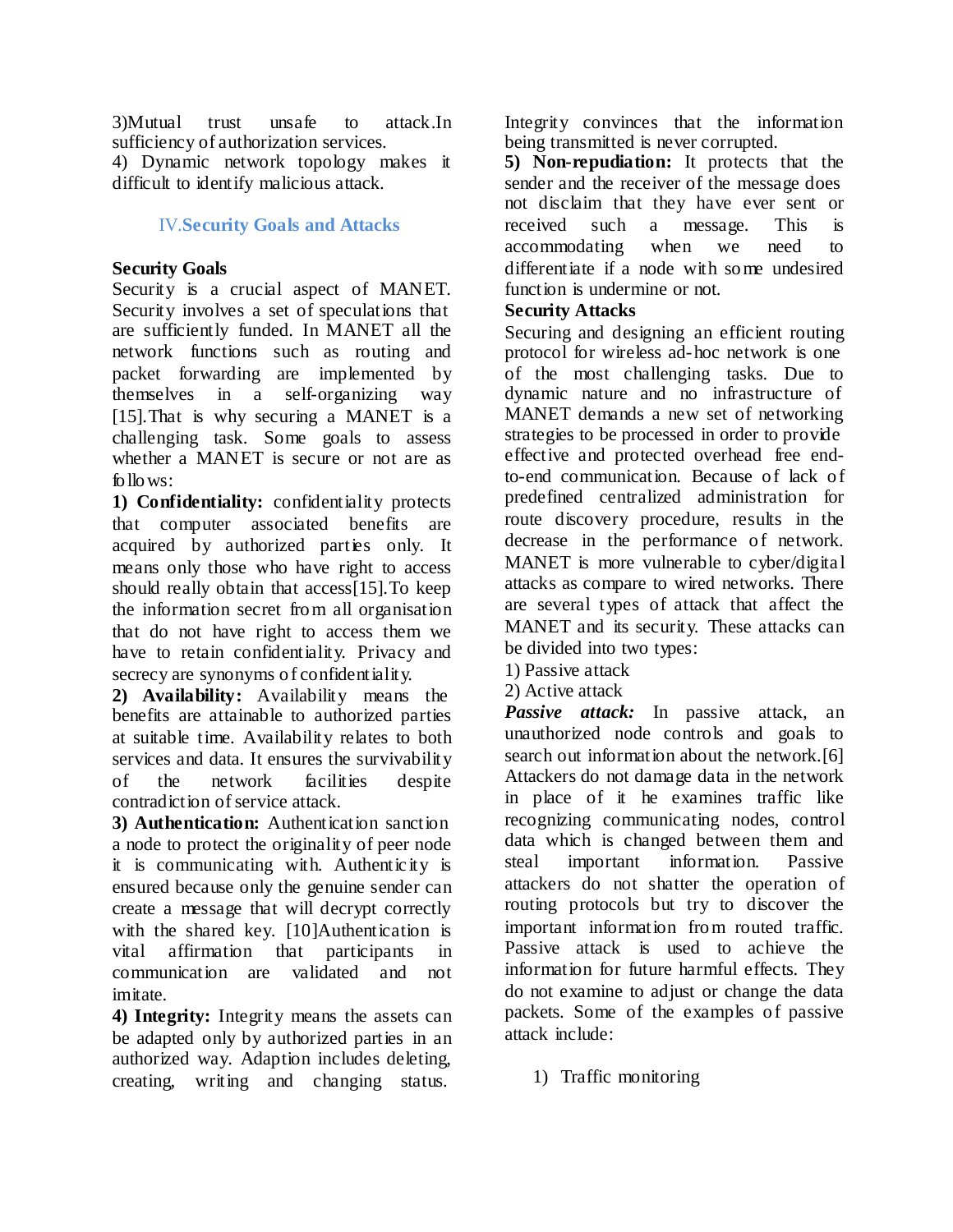- 2) Snooping
- 3) Eavesdropping
- 4) Traffic analysis
- 5) Release of message contents

*Active attack:* Active attack can alter or change the state of the data in the network such as message modification, denial of services, message fabrications, congestion etc. it shatter the normal functionality of the network and launched by the nodes with authorization to process with in a network. Active attacks are divided into four groups i.e. *dropping, modification, timing attacks and fabrication.* Active can be of two types may be internal or external. An external active attack can be brought out by any outside source that do not belong to the network.[11] An internal active attack is malicious nodes that are part of a network. They are hard to find out as compare to external attack. Some of the active attack includes:

- 1) Spoofing
- 2) Modification
- 3) Denial of service
- 4) Masquerade
- 5) Network Jamming
- 6) Impersonating
- 7) Message reply

#### **V. Conclusion**

This paper give account of fundamental issues and examine main research problem of MANET. MANET due to their dynamic behavior, limited resources (power, bandwidth etc.), and distributed operation is more vulnerable to many attacks. In this research paper an attempt has been done to focus on comparative study and performance of different routing protocol mainly reactive, proactive and hybrid like DSDV, AODV, and ZRP etc. The main aim of routing protocol is to provide efficient energy aware and secure routing schemes to MANET. In this research paper we

summarize characteristics, features, advantage and disadvantage of MANET. After that we discuss the most complex and challenging issue in MANET i.e. Security with their goals and Attacks. Mainly two types of security attacks passive and Active. MANET is a rapidly developing and changing field with a huge scope of research work in this field.

#### **References**

1. Priyanka Goyal, Vinti Parmar, Rahul Rishi, "*MANET: Vulnerabilities, Challenges, Attacks, Application*", IJCEM International Journal of Computational Engineering & Management, Vol. 11, January 2011, ISSN (Online): 2230 7893, [www.IJCEM.org](http://www.ijcem.org/), [IJCEM.](http://www.ijcem.org/)

2. Sunil Taneja and Ashwani Kush, "*A Survey of Routing Protocols in Mobile Ad Hoc Networks"*, International Journal of Innovation, Management and Technology, Vol. 1, No. 3, August 2010, ISSN: 2010-0248.

3. Alex Hinds, Michael Ngulube, Shaoying Zhu, and Hussain Al-Aqrabi, *"Review of Routing Protocols for Mobile Ad-Hoc NETworks (MANET)*," International Journal of Information and Education Technology, Vol. 3, No. 1, February 2013, DOI: 10.7763/.

4. Luo Junhai, Xue Liu, Ye Danxia, "*Research on multicast routing protocols for mobile ad-hoc networks,*" Computer Networks 52 (2008) 988–997.

5. Geetha Jayakumar and Gopinath Ganapathy, "*Performance Comparison of Mobile Ad-hoc Network Routing Protocol*," IJCSNS International Journal of Computer Science and Network Security, VOL.7 No.11, November 2007.

6. Aarti Department of Computer Science & Engineering , MRIU Faridabad, Haryana, India and Dr. S. S. Tyagi, Professor and Head, Department of computer science & Engineering, MRIU, Faridabad, India, "*Study of MANET: Characteristics, Challenges, Application and Security Attacks,*" International Journal of Advanced Research in Computer Science and Software Engineering, Volume 3, Issue 5, May 2013, ISSN: 2277 128X.

*7*. Sridhar Iyer IIT Bombay, "*Mobile Ad Hoc Networks*," Tutorial at CIT'2000 Bhubaneshwar, Dec 202[3,](http://www.it.iitb.ernet.in.in/sri) <http://www.it.iitb.ernet.in.in/sri>[,sri@it.iitb.ernet.in](mailto:sri@it.iitb.ernet.in)

8. By Donatas Sumyla, 03/20/2006," *Mobile Ad-hoc Networks (manets)*,"

9. Simardeep Kaur, 2Anuj K. Gupta, RIMT IET, Punjab, India, Dept. of CSE, RIMT IET, Punjab, India," *Position Based Routing in Mobile Ad-Hoc Networks: An Overview,*"